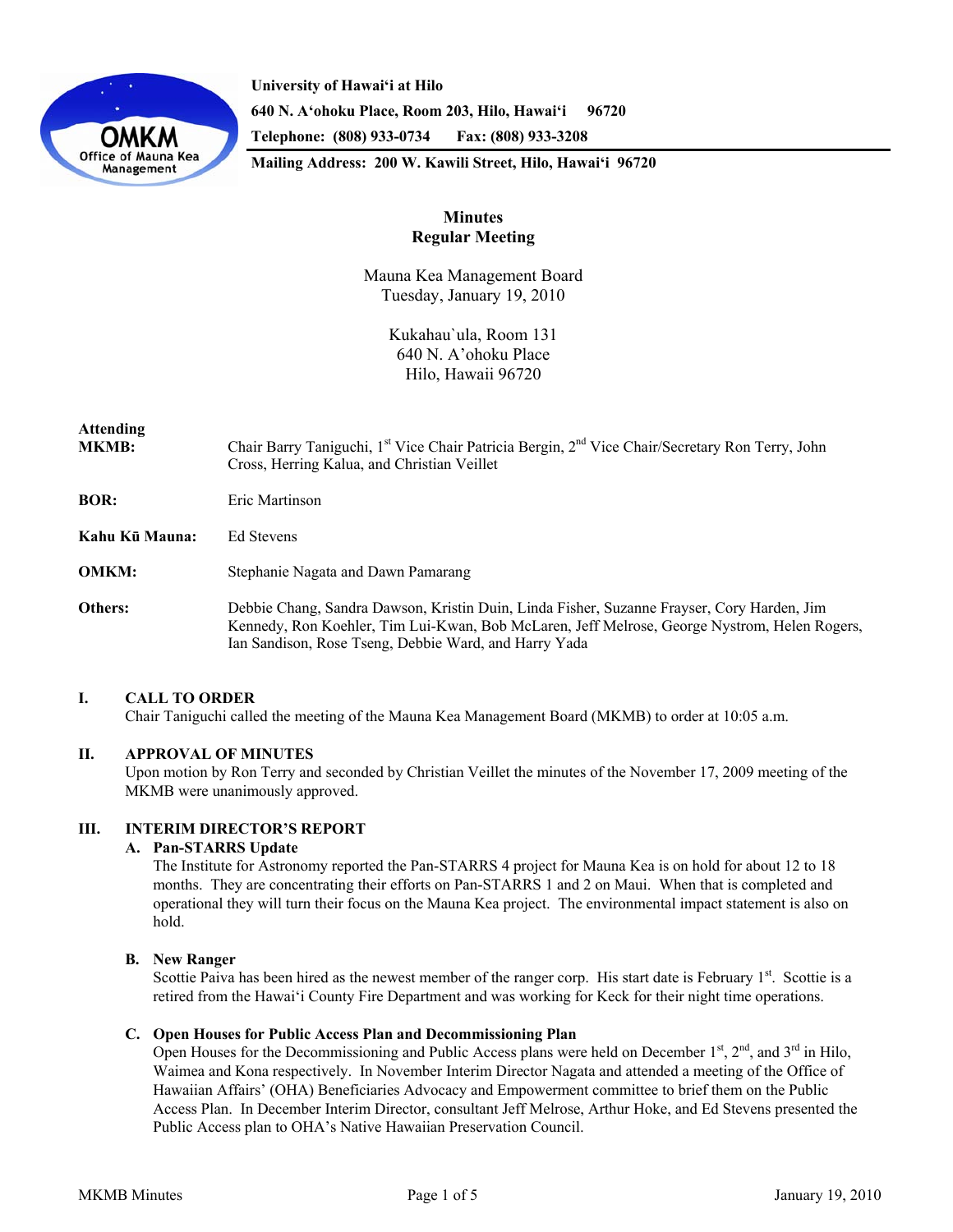# **D. University of Hawaii's Motion to Dismiss the Appeal on the Board of Land and Natural Resources' Ruling for No Contested Case Hearing**

Judge Hara has ruled in favor of the University of Hawaii (UH) and the Department of Land and Natural Resources (DLNR). Judge Hara felt that the approval by the Land Board in itself did not constitute an infringement on the rights of the individuals because the plan had not yet been implemented.

## **IV. KAHU KŪ MAUNA COUNCIL (KKMC)**

Ed Stevens reported the visit to OHA was a good one. He was asked how KKMC felt about the plans. Mr. Stevens replied the Council was very supportive of the plan and what has been done.

Mr. Stevens mentioned DLNR's comment about the stacking of rocks on conservation district use lands and the criteria that if there is no permit to construct it is subject to removal within 14 days. This will help the Council in determining what kind of rules can be developed. This is a very sensitive issue and the Council wants to be able to approach it in an acceptable manner to all, both pro and con.

John Cross asked if there is a cultural historical link to the construction and removal of a lele. Mr. Stevens replied the guideline is first you need a reason to construct the lele, a ceremony is held, and when done the lele is to be removed within 10 days. This was the ancient practice. After 10 days you leave the place clear of any manmade objects.

# **V. NEW BUSINESS**

## **Keck Observatory's Request to Install a Wind Sensor on its Dome Structure**

The purpose of the wind speed sensor is to collect air temperature, wind direction and wind velocity information at a location close to the top of the telescope dome in an environment that is comparable to the proposed site for the TMT. The dome top wind information will be used to correlate the theoretical wind turbulence and seeing model predictions to actual conditions measured on the Keck dome. The instrument enclosure will house a computer and power supply equipment.

#### Kahu Kū Mauna Review

Kahu Kū Mauna reviewed the proposal at its January  $13<sup>th</sup>$  meeting. They do not have any objections to this proposal.

#### DLNR Permit/Approval

Under Conservation District administrative rules, HAR 13-5-24, identified land uses in the resources subzone, a site plan approval permit may be required from the Department of Land and Natural Resources. The applicant shall submit their proposal to DLNR.

## Recommendation

OMKM suggests the Board recommend to the UHH Chancellor and to the President that this project be classified a Minimal Impact project and recommend approval contingent on approval or receipt of a permit from DLNR. OMKM's recommendation is based on the following:

- The proposed activity does not significantly impact the surrounding environment
- The proposed structure will be installed on an existing structure
- Installation will not require extensive construction activity
- No excavation is involved
- The information generated from the study will be made available to the global astronomy community

## Conditions

OMKM recommends the following conditions:

- 1. Submit a copy of the notice of approval or copy of the permit from DLNR
- 2. Notify OMKM when it will commence summit construction activities.
- 3. Keep surrounding work area clean of any incidental debris.
- 4. Comply with conditions of DLNR Permit.
- 5. Allow OMKM rangers to visit and monitor installation activities.
- 6. Notify OMKM upon completion of the project.

## Discussion

Mr. Stevens stated the Council did have a question – Was this type of wind testing known at the time the testing tower at 13 North was installed? Why wasn't it tested at that time? It is the ideal place to test what they are trying to do. All factors should be looked at initially when a project is developed. He suggested more thorough studies be made.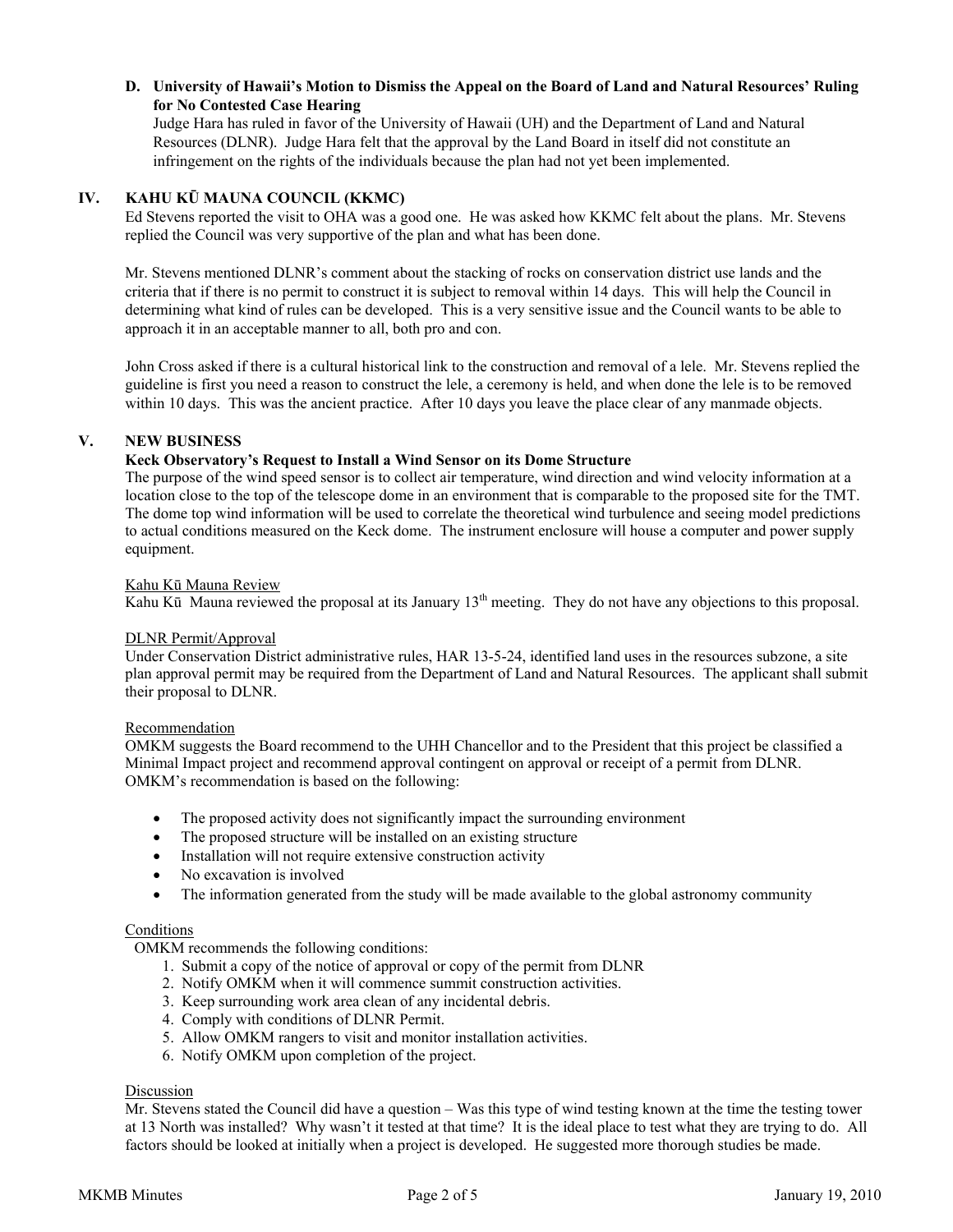Ron Terry believed they needed an actual dome structure there to use as part of the control. Interim Director Nagata added when they did the testing at the 13 North site it was for a different purpose and it was basically to test for the seeing value at that particular site. The design of the dome was not sufficiently advanced to allow for the type of testing now proposed.

#### Action

It was moved by Ron Terry and seconded by Herring Kalua to recommend to the UHH Chancellor and UH President to classify this project Minimal Impact and recommend approval contingent on approval or receipt of a permit from DLNR.

Eric Martinson noted the conditions did not include what happens at the end of the two year project. Chair Taniguchi recommended amending the conditions to include an inspection upon de-installation at the end of the two years. Dr. Terry added if Keck plans to keep it beyond the two years, they need to come back to the Board. Board members were all in favor with no one opposing.

#### **VI. ANNOUNCEMENTS**

Chair Taniguchi called for public announcements before entering into executive session.

Sandra Dawson announced the Thirty-Meter Telescope's (TMT) site testing data is available on line at [www.tmt.org](http://www.tmt.org/).

Ms. Ward asked why the Board was going into executive session when the documents are already public. Chair Taniguchi replied the documents are draft documents and that the Board wishes to speak with its attorney, which by statute they are allowed to do.

#### **VII. OLD BUSINESS**

## **A. Executive Session**

Chair Taniguchi asked for a motion to move into executive session to discuss issues pertaining to the Board's powers, duties, privileges, immunities, and liabilities pursuant to HRS §92-5(a)(4). It was moved by Ron Terry and seconded by John Cross to enter into executive session. Upon unanimous approval, the executive session commenced at 10:25 a.m.

Executive session concluded at 11:25 a.m. and after a five minute break, the Board returned to public session.

# **B. Public Access Plan**

Interim Director Nagata gave a brief summary of the Public Access Plan (PAP). The PAP is a condition of the Land Board when it approved the Comprehensive Management Plan (CMP). The University was to prepare a PAP within one year or prior to the submittal of a conservation district use application.

The purpose of this plan is to guide the University in managing public access in full cooperation with DLNR's authority over public access and activities on Mauna Kea. The objective is to provide a set of principles and policies that would help guide the University in developing management activities and administrative rules.

Jeff Melrose and Deborah Chang briefed the board on the PAP development process. They were looking for constructive participation and chose not to approach this from large scale public meetings, but instead in-depth and focused interviews. They referred to documents such as the CMP, the Natural Resources Management Plan (NRMP), and the Cultural Resources Management Plan (CRMP). They focused on the bundle of rights on the mountain, rights that were transmitted to the University from the State, and how regulations are enforced by neighboring landowners. They spent time interviewing people who understood those rights and circumstances to help clarify what the actual management structure was on the mountain. They also consulted people with groundbased experience on the mountain including rangers and operating staff. The litigants did not participate actively in this process.

They were seeking qualitative information rather than quantitative. They interviewed people with the most experience and who spend the most time on the mountain to tell them what kinds of environmental challenges there are, what kinds of interactions they have with the public, and what they think the management needs are. Emphasis was placed in interviewing people like the UH land and facilities managers, the rangers (both former and present), state agencies staff with responsibilities on the ground, other land owner representatives such as the Department of Hawaiian Homes Land (DHHL) and Pohakuloa Training Area (PTA), law enforcement individuals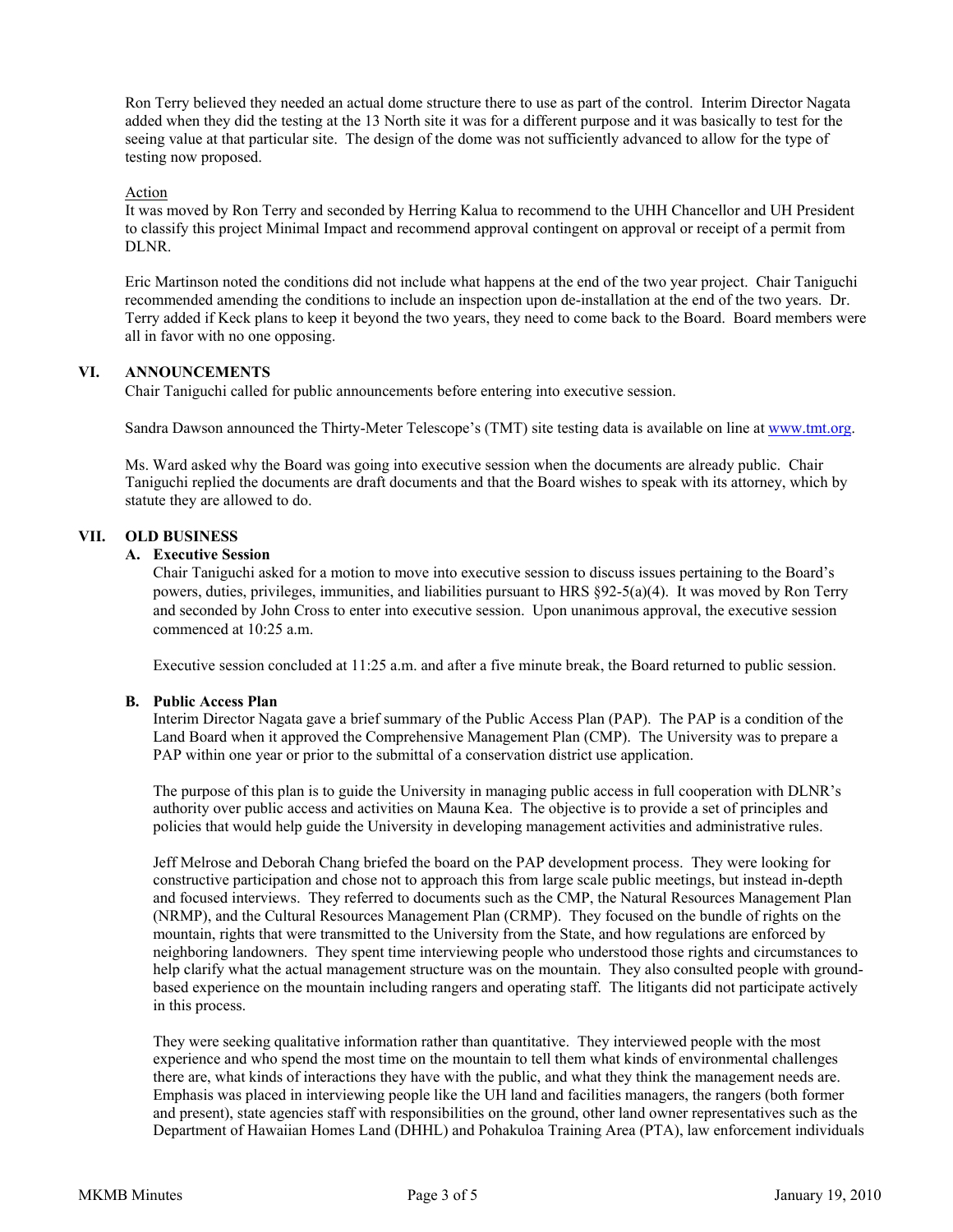such as Department of Conservation and Resources Enforcement (DOCARE) and Hawaii Volcanoes National Park. They also interviewed personnel from `Imiloa Astronomy Center. The second largest category of people interviewed were Native Hawaiians as they were a priority. They interviewed cultural practitioners; community leaders; OHA trustees, staff and advisors; and Hawaiian cultural educators. Snow play visitors, hunters, hikers, and family recreationists were also interviewed. Others interviewed were archaeologists, biologists, astronomers, a physician who specializes in high altitude medicine, commercial tour operators, the film office, and the Chamber of Commerce.

Besides the individual interviews, round table discussions were held. These round table discussions were an opportunity to pose some of the more controversial questions. They held two round table discussions with about 10 -12 participants.

Ms. Chang emphasized public participation is essential and ongoing. Recommendations are made in the plan as to how that might occur. It is an ongoing challenge and will always be needed.

#### Discussion

Mr. Stevens asked about safety zones for hunters. Has that been altered? Ms. Chang replied Section 2 of the plan talks about existing rules. The hunting rules are controlled by DLNR. Yes, there are still safety zones.

Dr. Terry asked about their findings and conclusion about the need for, or lack of cultural orientation at Hale Pohaku prior to ascending to the summit. Mr. Melrose stated that many people viewed a cultural orientation a priority. The ability to hold that at the Visitor Information Station (VIS) is limited, so a required orientation would be difficult to do. The encouragement in the plan is to keep building the different ways in which to educate.

Deborah Ward asked about road closures during inclement weather and how it is decided which vehicles would use the road. Ms. Chang replied the decision to open the road is dictated by safety. Astronomers are allowed to use the road first largely because they are heading in only one direction; the number of cars driven by observatory personnel is small; and once they reach the summit they stay at their work place. The general public requires safe conditions that allow two-way traffic and emergency vehicles, if needed. The first responsibility is public safety.

Cory Harden asked about the mechanism for ongoing public participation. Mr. Melrose stated the rule-making process mandates a public process. Ms. Chang added the plan does not give a specific prescription on how to do that. Dr. Terry related that these are meant to be adaptive plans and the Board will revisit them.

Mr. Melrose summed up by saying that Big Island people spoke with passion and clarity. They see it as their *kuleana*, and they want to have input.

#### Action

It was moved by Ron Terry and seconded by Patricia Bergin to approve and recommend to the Board of Regents via the Chancellor of UH Hilo and UH President to approve the Public Access Plan. Board members were all in favor with no one opposing.

## **C. Decommissioning Plan**

Interim Director Nagata gave a brief summary of the Decommissioning Plan (DP). The DP was a condition imposed by the Land Board when it approved the CMP and must be submitted to the Land Board within a year or prior to the submission of a conservation district use application.

The purpose of this plan is to define the process for decommissioning observatories on Mauna Kea that is acceptable to both UH and DLNR. This plan provides a framework for removal and site restoration. It is applicable to both existing and new or renegotiated sublessees.

The plan calls for a four step Site Decommissioning Plan, which includes:

- 1. Notice of intent
- 2. Environmental due diligence review
- 3. Site deconstruction and removal plan
- 4. Site restoration plan